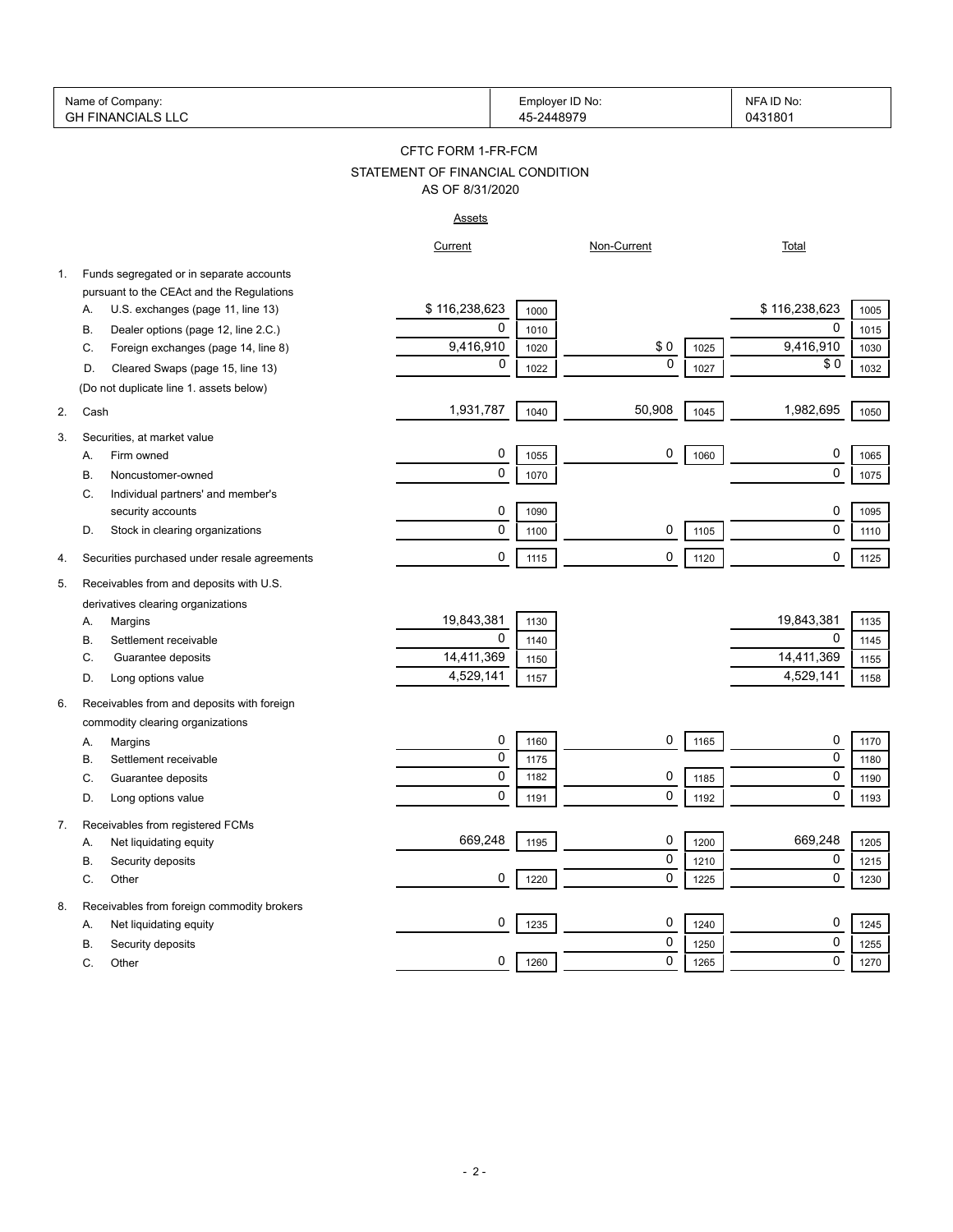| 9.  | Receivables from traders on U.S.                                      |                |      |           |              |               |              |
|-----|-----------------------------------------------------------------------|----------------|------|-----------|--------------|---------------|--------------|
|     | commodity exchanges                                                   | 0              |      | 0         |              | 0             |              |
|     | Customer debit and deficit accounts<br>А.                             | 0              | 1275 | 0         | 1280         | 0             | 1285         |
|     | В.<br>Noncustomer and proprietary accounts                            | 0              | 1290 | 0         | 1295         | 0             | 1300         |
|     | C.<br>Other                                                           |                | 1305 | 0         | 1310         | $\mathbf 0$   | 1315         |
|     | Allowance for doubtful accounts<br>D.                                 |                |      |           | 1320         |               | 1325         |
| 10. | Receivables from traders on foreign                                   |                |      |           |              |               |              |
|     | boards of trade                                                       |                |      |           |              |               |              |
|     | Customer debit and deficit accounts<br>А.                             | 0              | 1330 | 0         | 1335         | 0             | 1340         |
|     | В.<br>Noncustomer and proprietary accounts                            | 0              | 1345 | 0         | 1350         | 0             | 1355         |
|     | C.<br>Other                                                           | 0              | 1360 | 0         | 1365         | $\pmb{0}$     | 1370         |
|     | Allowance for doubtful accounts<br>D.                                 |                |      | 0         | 1375         | 0             | 1380         |
| 11. | Inventories of cash commodities, raw materials,                       |                |      |           |              |               |              |
|     | work in progress and finished goods                                   |                |      |           |              |               |              |
|     | Covered<br>А.                                                         | 0              | 1385 | 0         | 1390         | 0             | 1395         |
|     | В.<br>Not covered                                                     | 0              | 1400 | 0         | 1405         | $\mathbf 0$   | 1410         |
| 12. | Secured demand notes                                                  |                |      |           |              |               |              |
|     | (Value of collateral \$0 [1415]                                       |                |      |           |              |               |              |
|     | Safety factor \$0 [1420])                                             | 0              | 1425 | 0         | 1430         | 0             | 1435         |
| 13. | Other receivables and advances                                        |                |      |           |              |               |              |
|     | Α.<br>Merchandising accounts receivable                               | 0              | 1440 | 0         | 1445         | 0             | 1450         |
|     | В.<br>Notes receivable                                                | 0              | 1455 | 0         | 1460         | 0             | 1465         |
|     | Commissions and brokerage receivable<br>C.                            | 0              | 1470 | 28,511    | 1475         | 28,511        | 1480         |
|     | D.<br>Receivables from employees and                                  |                |      |           |              |               |              |
|     | associated persons                                                    | 0              | 1485 | 0         |              | 0             |              |
|     | Е.<br>Advances on cash commodities                                    | $\overline{0}$ | 1500 | 0         | 1490<br>1505 | 0             | 1495<br>1510 |
|     | F.<br>Dividends and interest                                          | 0              | 1515 | 0         | 1520         | 0             | 1525         |
|     | G.<br>Taxes receivable                                                | 0              | 1530 | 0         | 1535         | 0             | 1540         |
|     | Receivables from subsidiaries and affiliates<br>Η.                    | 0              |      | 0         |              | 0             |              |
|     |                                                                       | 30,555         | 1545 | 0         | 1550         | 30,555        | 1555         |
|     | Other (Itemize on a separate page)<br>Allowance for doubtful accounts |                | 1560 | 0         | 1565         | 0             | 1570<br>1580 |
|     | J.                                                                    |                |      |           | 1575         |               |              |
| 14. | Unrealized gains on forward contracts                                 |                |      | 0         |              |               |              |
|     | and commitments                                                       | 0              | 1585 |           | 1590         | 0             | 1595         |
| 15. | Exchange memberships, at cost                                         |                |      |           |              |               |              |
|     | (Market value \$1,684,421 [1600])                                     |                |      | 389,353   | 1605         | 389,353       | 1610         |
| 16. | Investments in subsidiaries                                           | 0              | 1612 | 0         | 1615         | 0             | 1620         |
| 17. | Plant, property, equipment and capitalized leases                     |                |      |           |              |               |              |
|     | (cost net of accumulated depreciation                                 |                |      |           |              |               |              |
|     | and amortization of \$0 [1625])                                       | 0              | 1630 | 90,614    | 1635         | 90,614        | 1640         |
| 18. | Prepaid expenses and deferred charges                                 |                |      | 26,865    | 1645         | 26,865        | 1650         |
| 19. | Other assets (itemize on separate page)<br>А.                         | 0              | 1655 | 139,000   | 1660         | 139,000       | 1665         |
|     | В.<br>Retail Forex Aggregate Assets                                   | 0              | 1657 | 0         | 1662         | 0             | 1667         |
|     |                                                                       |                |      |           |              |               |              |
| 20. | <b>Total Assets</b>                                                   | \$167,071,014  | 1670 | \$725,251 | 1675         | \$167,796,265 | 1680         |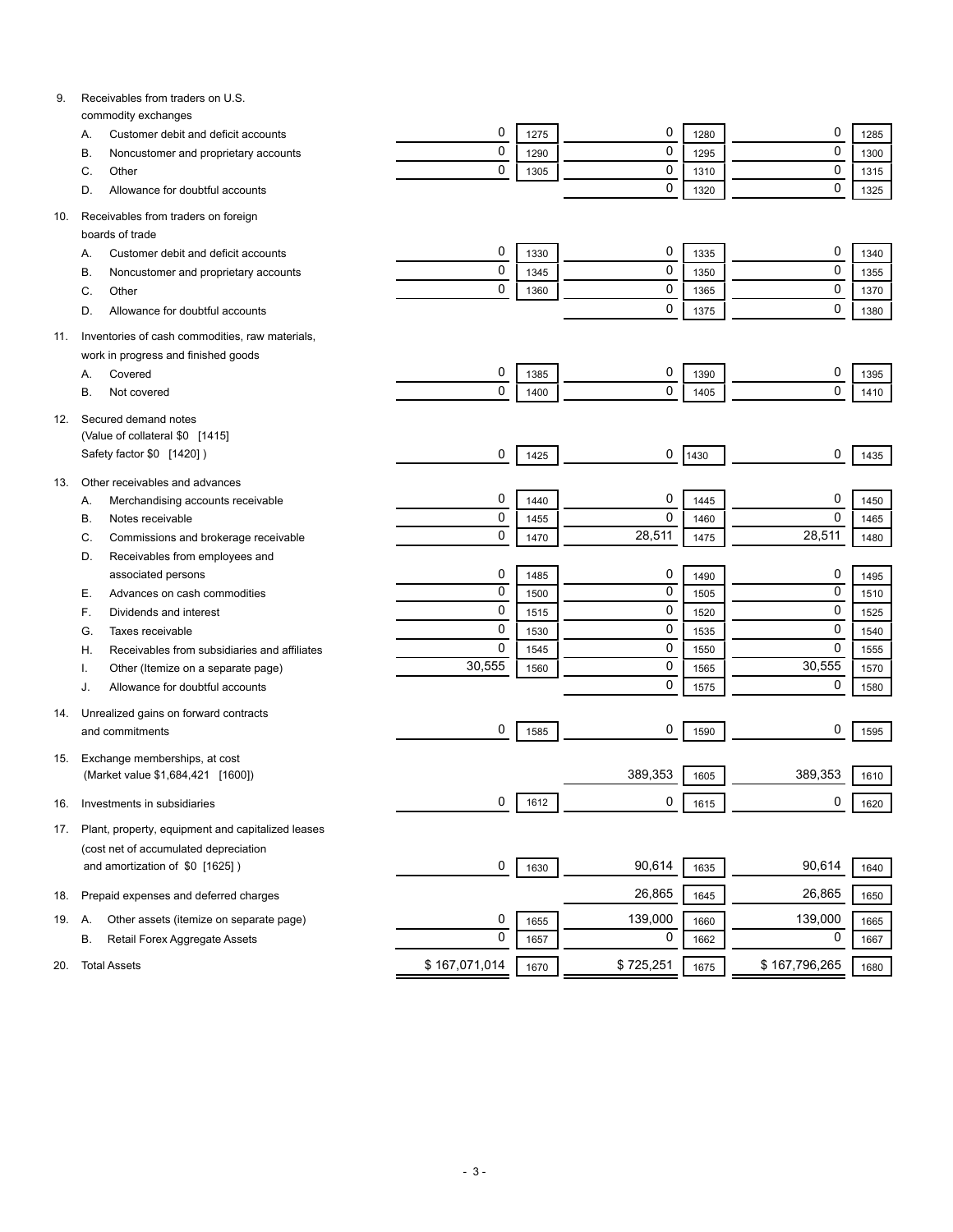| Name of Company:         | Employer ID No: | NFA ID No: |
|--------------------------|-----------------|------------|
| <b>GH FINANCIALS LLC</b> | 45-2448979      | 0431801    |

CFTC FORM 1-FR-FCM

#### STATEMENT OF FINANCIAL CONDITION

AS OF 8/31/2020

#### Liabilities & Ownership Equity

#### **Liabilities**

| 21. |    | Payables to banks                                                                              |             |      |
|-----|----|------------------------------------------------------------------------------------------------|-------------|------|
|     | А. | Secured loans                                                                                  | \$0         | 2000 |
|     | В. | <b>Unsecured loans</b>                                                                         | 0           | 2010 |
|     | C. | Overdrafts                                                                                     | $\mathbf 0$ | 2020 |
| 22. |    | Equities in commodity accounts                                                                 |             |      |
|     | А. | Customers trading on U.S. commodity exchanges                                                  | 96,412,646  | 2030 |
|     | В. | Customers trading on foreign exchanges                                                         | 8,136,495   | 2040 |
|     | C. | Customers' dealer options accounts                                                             | 0           | 2050 |
|     | D. | Noncustomers' accounts                                                                         | 18,384,928  | 2060 |
|     | Е. | General partners' and member's trading accounts (not included in capital)                      | 0           | 2070 |
|     | F. | Customers trading cleared swaps                                                                | $\mathbf 0$ | 2072 |
| 23. |    | Payable to U.S. commodity clearing organizations                                               | 3,943,159   | 2080 |
|     |    | Including short option value of \$3,256,481 [2075]                                             |             |      |
|     |    |                                                                                                |             |      |
| 24. |    | Payable to foreign commodity clearing organizations                                            | 0           | 2090 |
|     |    | Including short option value of \$0 [2085]                                                     |             |      |
| 25. |    | Payable to registered futures commission merchants                                             | 0           | 2100 |
|     |    |                                                                                                | 0           |      |
| 26. |    | Payable to foreign commodity brokers                                                           |             | 2110 |
| 27. |    | Accounts payable, accrued expenses and other payables                                          |             |      |
|     | Α. | Accounts payable and accrued expenses                                                          | 13,524,091  | 2120 |
|     | В. | Salaries, wages, commissions and bonuses payable                                               | $\Omega$    | 2130 |
|     | C. | Taxes payable                                                                                  | 148,357     | 2140 |
|     | D. | Deferred income taxes                                                                          | $\mathbf 0$ | 2150 |
|     | Е. | Security deposits held                                                                         | 104,146     | 2160 |
|     | F. | Advances against commodities                                                                   | 0           | 2170 |
|     | G. | Unrealized losses on forward contracts and commitments                                         | $\mathbf 0$ | 2180 |
|     | Η. | Due to subsidiaries and affiliates                                                             | 861,724     | 2190 |
|     |    | Notes, mortgages and other payables due within twelve months                                   | 0           | 2200 |
|     | J. | Obligation to Retail FX Customers                                                              | 0           | 2205 |
|     | Κ. | Other (itemize on a separate page)                                                             | $\mathbf 0$ | 2210 |
| 28. |    | Notes, mortgages and other payables not due within twelve months of the date of this statement |             |      |
|     | А. | Unsecured                                                                                      | 0           | 2220 |
|     | В. | Secured                                                                                        | $\mathbf 0$ | 2230 |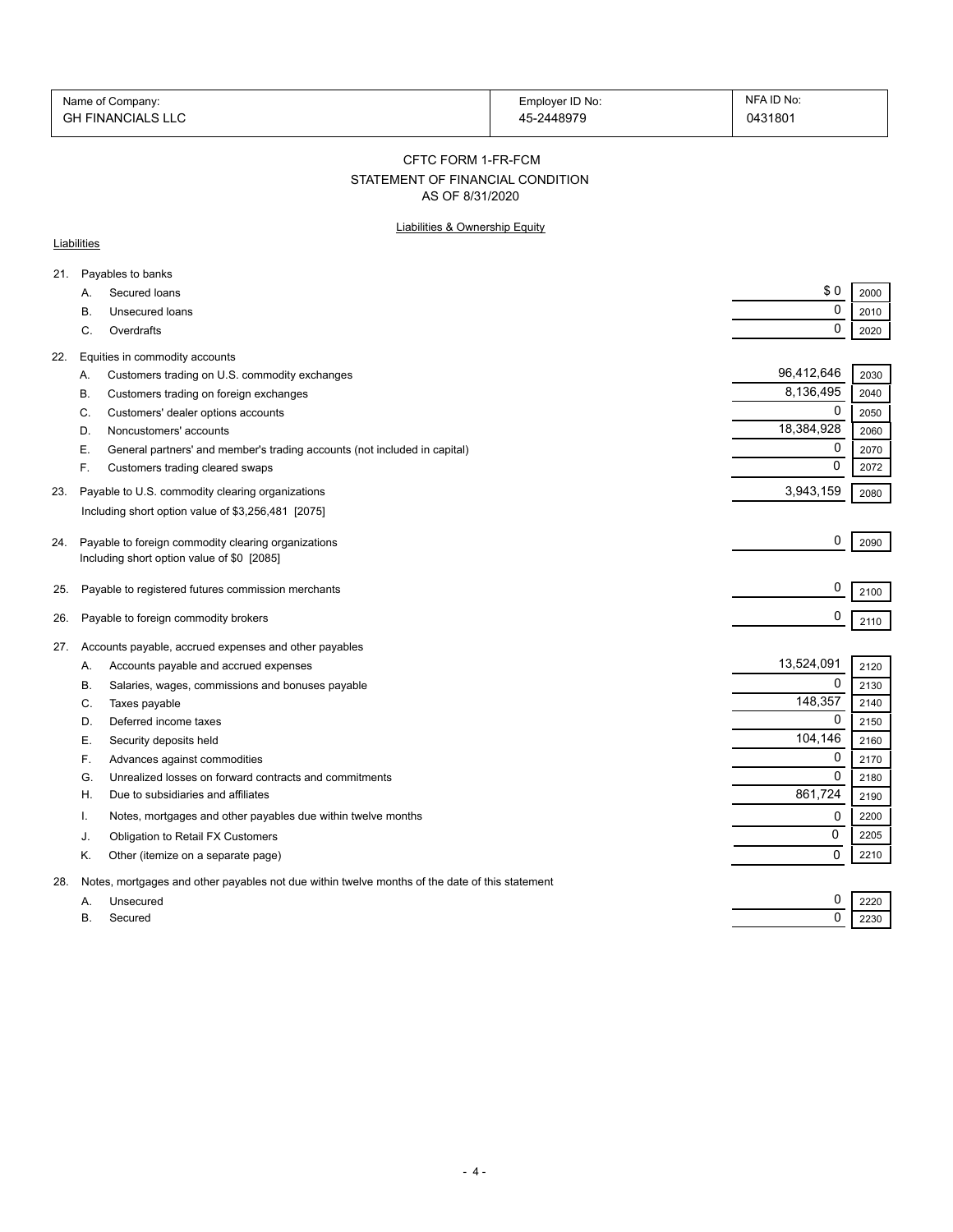| 29. | Securities sold under agreements to repurchase              |               | 2240 |
|-----|-------------------------------------------------------------|---------------|------|
| 30. | Securities sold not yet purchased, at market value          |               | 2250 |
| 31  | Liabilities subordinated to claims of general creditors     |               |      |
|     | Subject to a satisfactory subordination agreement<br>А.     | 4,000,000     | 2260 |
|     | Not subject to a satisfactory subordination agreement<br>В. |               | 2270 |
| 32. | Total liabilities                                           | \$145,515,546 | 2280 |

#### Ownership Equity

| 33. |                                          | Sole proprietorship                                        | \$0          | 2500 |              |      |
|-----|------------------------------------------|------------------------------------------------------------|--------------|------|--------------|------|
| 34. | Partnership or Limited Liability Company |                                                            |              |      |              |      |
|     | А.                                       | Partnership or LLC contributed and retained capital        | \$22,280,719 | 2510 |              |      |
|     | В.                                       | Additional capital per partnership or membership agreement |              |      |              |      |
|     |                                          | (equities in partners' or members' trading accounts, etc.) | 0            | 2515 |              |      |
|     | C.                                       | Total                                                      | \$22,280,719 | 2520 |              |      |
| 35. |                                          | Corporation                                                |              |      |              |      |
|     | А.                                       | Preferred stock                                            | \$0          | 2530 |              |      |
|     | В.                                       | Common stock                                               | $\mathbf 0$  | 2535 |              |      |
|     | C.                                       | Additional paid in capital                                 | 0            | 2540 |              |      |
|     | D.                                       | Retained earnings                                          | 0            | 2545 |              |      |
|     | Е.                                       | Subtotal                                                   | \$0          | 2550 |              |      |
|     | F.                                       | Less: capital stock in treasury                            | 0            | 2555 |              |      |
|     | G.                                       | Total                                                      | \$0          | 2560 |              |      |
| 36. |                                          | Total ownership equity (line 33, 34.C. or 35.G)            |              |      | \$22,280,719 | 2570 |

## 37. Total liabilities and ownership equity (add lines 32 and 36) \$ 167,796,265 3580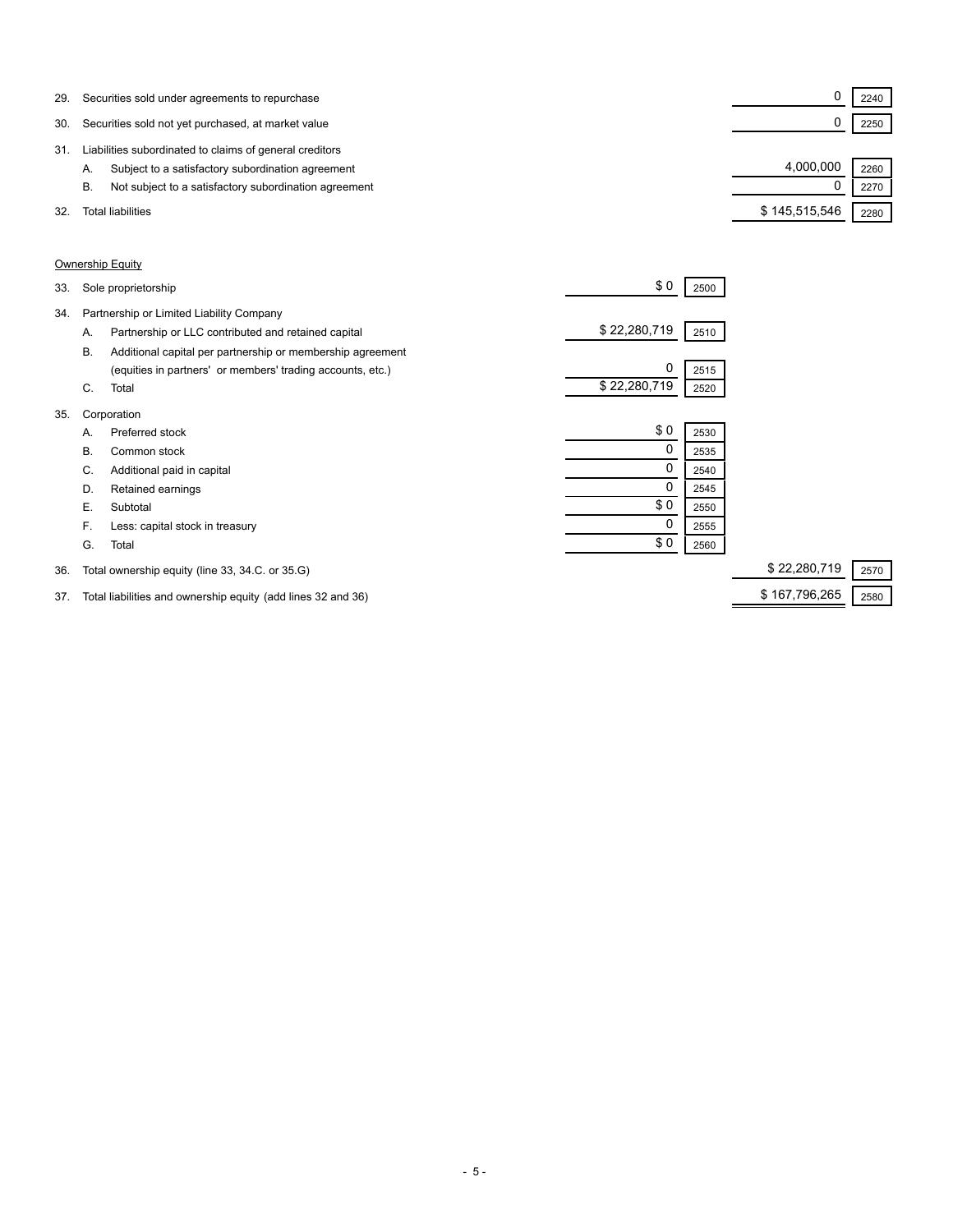| Name of C              |                 | NFA ID No: |
|------------------------|-----------------|------------|
| . Company <sup>.</sup> | Employer ID No: |            |
| GН                     | -2448070        | 31801      |
| FINANCIALS L           | ୵.              | 1147ء      |

#### CFTC FORM 1-FR-FCM

STATEMENT OF SEGREGATION REQUIREMENTS AND FUNDS IN SEGREGATION

FOR CUSTOMERS TRADING ON U.S. COMMODITY EXCHANGES

AS OF 8/31/2020

|     | SEGREGATION REQUIREMENTS (Section 4d(2) of the CEAct)                                                                                                                       |                 |              |
|-----|-----------------------------------------------------------------------------------------------------------------------------------------------------------------------------|-----------------|--------------|
| 1.  | Net ledger balance                                                                                                                                                          |                 |              |
|     | Cash<br>А.                                                                                                                                                                  | \$107,099,386   | 5000         |
|     | <b>B.</b><br>Securities (at market)                                                                                                                                         | 0               | 5010         |
| 2.  | Net unrealized profit (loss) in open futures contracts traded on a contract market                                                                                          | (10,871,974)    | 5020         |
| 3.  | Exchange traded options                                                                                                                                                     |                 |              |
|     | Market value of open option contracts purchased on a contract market<br>Α.                                                                                                  | 861,144         | 5030         |
|     | <b>B.</b><br>Market value of open option contracts granted (sold) on a contract market                                                                                      | (675, 910)      | 5040         |
| 4.  | Net equity (deficit) (add lines 1, 2, and 3)                                                                                                                                | \$96,412,646    | 5050         |
| 5.  | Accounts liquidating to a deficit and accounts with                                                                                                                         |                 |              |
|     | \$0<br>debit balances - gross amount<br>5060                                                                                                                                |                 |              |
|     | 0<br>5070<br>Less: amount offset by customer owned securities                                                                                                               | 0               | 5080         |
| 6.  | Amount required to be segregated (add lines 4 and 5)                                                                                                                        | \$96,412,646    | 5090         |
|     |                                                                                                                                                                             |                 |              |
|     | <b>FUNDS IN SEGREGATED ACCOUNTS</b>                                                                                                                                         |                 |              |
| 7.  | Deposited in segregated funds bank accounts                                                                                                                                 |                 |              |
|     | А.<br>Cash                                                                                                                                                                  | \$16,107,574    | 5100         |
|     | Securities representing investments of customers' funds (at market)<br>В.<br>C.                                                                                             | 0<br>0          | 5110         |
|     | Securities held for particular customers or option customers in lieu of cash (at market)                                                                                    |                 | 5120         |
| 8.  | Margins on deposit with derivatives clearing organizations of contract markets                                                                                              |                 |              |
|     | Cash<br>А.                                                                                                                                                                  | 99,953,029<br>0 | 5130         |
|     | Securities representing investments of customers' funds (at market)<br>В.<br>C.<br>Securities held for particular customers or option customers in lieu of cash (at market) | $\Omega$        | 5140<br>5150 |
| 9.  | Net settlement from (to) derivatives clearing organizations of contract markets                                                                                             | (721, 018)      | 5160         |
|     |                                                                                                                                                                             |                 |              |
| 10. | Exchange traded options                                                                                                                                                     | 861,144         | 5170         |
|     | Value of open long option contracts<br>А.<br>В.<br>Value of open short option contracts                                                                                     | (675, 910)      | 5180         |
|     |                                                                                                                                                                             |                 |              |
| 11. | Net equities with other FCMs<br>Net liquidating equity<br>А.                                                                                                                | 713,804         | 5190         |
|     | В.<br>Securities representing investments of customers' funds (at market)                                                                                                   | 0               | 5200         |
|     | C.<br>Securities held for particular customers or option customers in lieu of cash (at market)                                                                              | 0               | 5210         |
| 12. | Segregated funds on hand (describe:                                                                                                                                         | 0               | 5215         |
| 13. | Total amount in segregation (add lines 7 through 12)                                                                                                                        | \$116,238,623   | 5220         |
| 14. | Excess (deficiency) funds in segregation (subtract line 6 from line 13)                                                                                                     | \$19,825,977    | 5230         |
| 15. | Management Target Amount Excess funds in segregation                                                                                                                        | \$4,000,000     | 5240         |
| 16. | Excess (deficiency) funds in segregation over (under) Management Target Amount Excess                                                                                       | \$15,825,977    | 5250         |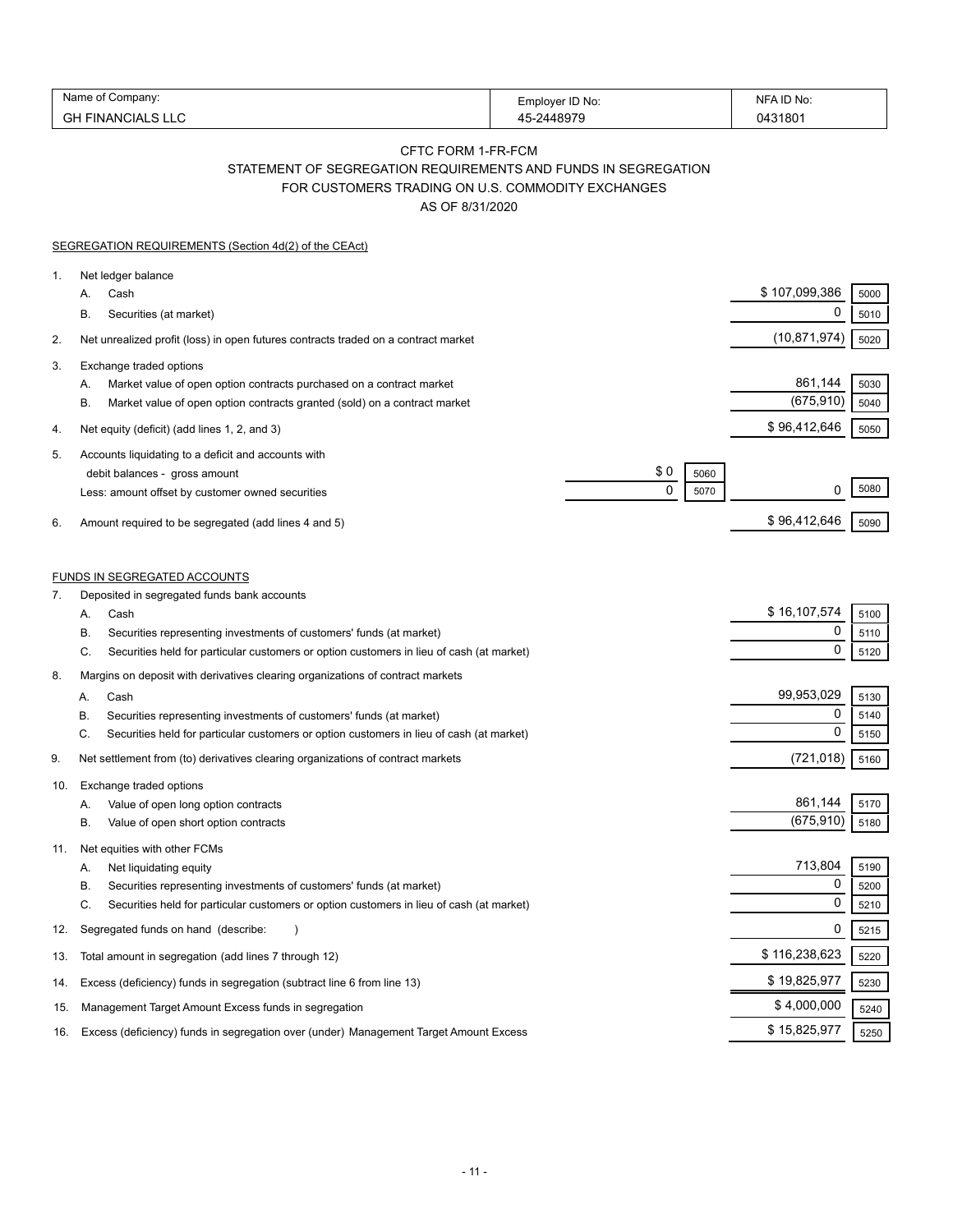| Name of Company:        | Employer ID No:             | NFA ID No: |
|-------------------------|-----------------------------|------------|
| '' FINANCIALS LLU<br>cц | 5-2448979<br>1 <sub>1</sub> | 0431801    |

## CFTC FORM 1-FR-FCM STATEMENT OF SEGREGATION REQUIREMENTS AND FUNDS IN SEGREGATION FOR CUSTOMERS' DEALER OPTIONS ACCOUNTS AS OF 8/31/2020

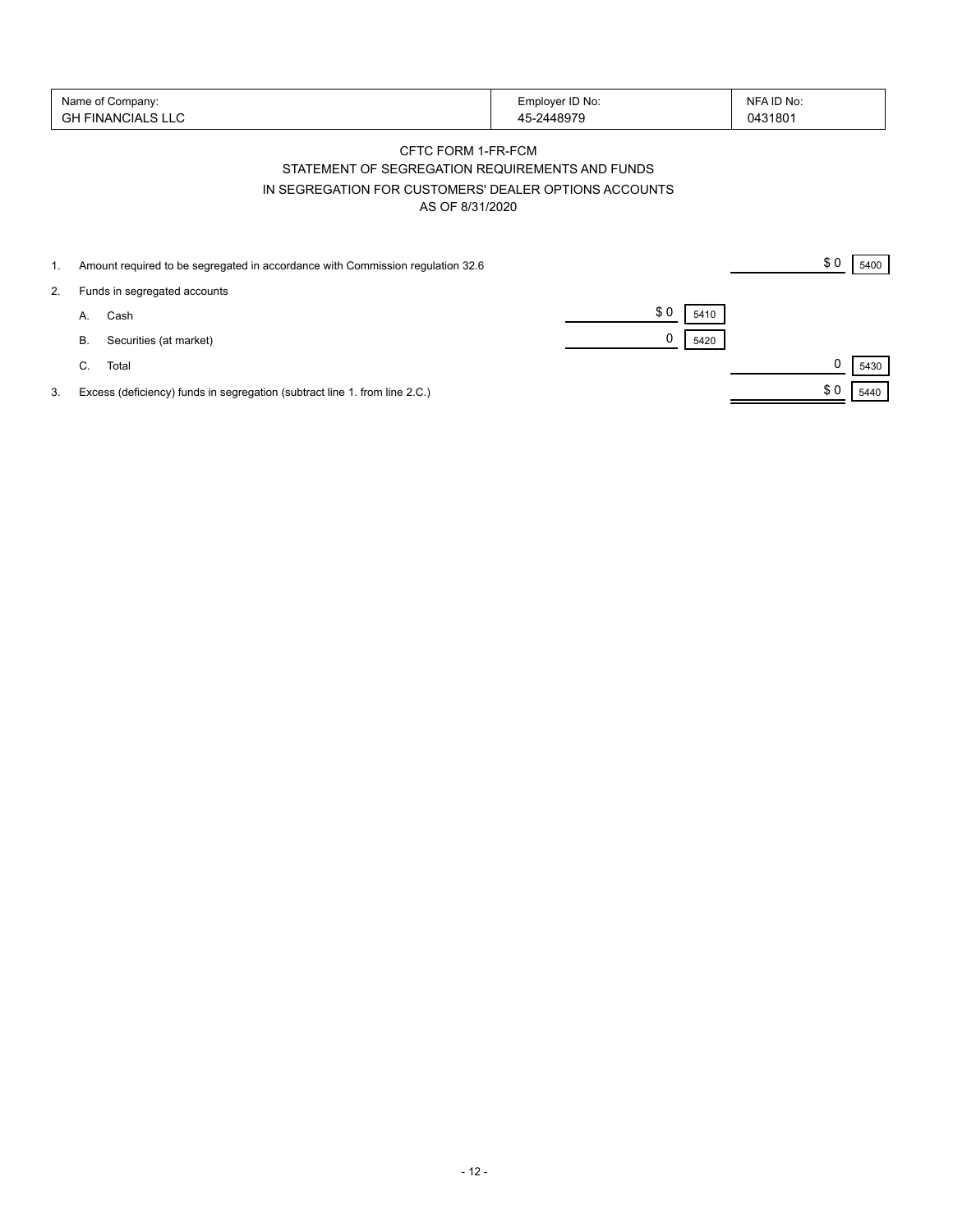| Name of Company:     | Employer ID No: | NFA ID No: |
|----------------------|-----------------|------------|
| FINANCIAL SILC<br>GH | -2448979        | 431801     |
|                      |                 |            |

## CFTC FORM 1-FR-FCM STATEMENT OF SECURED AMOUNTS AND FUNDS HELD IN SEPARATE ACCOUNTS PURSUANT TO COMMISSION REGULATION 30.7

AS OF 8/31/2020

#### FOREIGN FUTURES AND FOREIGN OPTIONS SECURED AMOUNTS

Amount required to be set aside pursuant to law, rule or regulation of a foreign government or a rule of a self-regulatory organization authorized thereunder \$ 0 <sup>5605</sup>

| 1. | Net ledger balance - Foreign Futures and Foreign Option Trading - All Customers                           |             |      |
|----|-----------------------------------------------------------------------------------------------------------|-------------|------|
|    | Cash<br>А.                                                                                                | \$7,987,910 | 5615 |
|    | В.<br>Securities (at market)                                                                              | \$0         | 5617 |
| 2. | Net unrealized profit (loss) in open futures contracts traded on a foreign board of trade                 | \$148,585   | 5625 |
| 3. | Exchange traded options                                                                                   |             |      |
|    | Market value of open option contracts purchased on a foreign board of trade<br>А.                         | \$0         | 5635 |
|    | В.<br>Market value of open option contracts granted (sold) on a foreign board of trade                    | \$0         | 5637 |
| 4. | Net equity (deficit) (add lines 1, 2, and 3)                                                              | \$8,136,495 | 5645 |
| 5. | Accounts liquidating to a deficit and accounts with                                                       |             |      |
|    | \$0<br>debit balances - gross amount<br>5651                                                              |             |      |
|    | \$0<br>5652<br>Less: amount offset by customer owned securities                                           | \$0         | 5654 |
| 6. | Amount required to be set aside as the secured amount - Net Liquidating Equity Method (add lines 4 and 5) | \$8,136,495 | 5655 |
|    | Greater of amount required to be set aside to a foreign jurisdiction (above) or line 6.                   | \$8,136,495 | 5660 |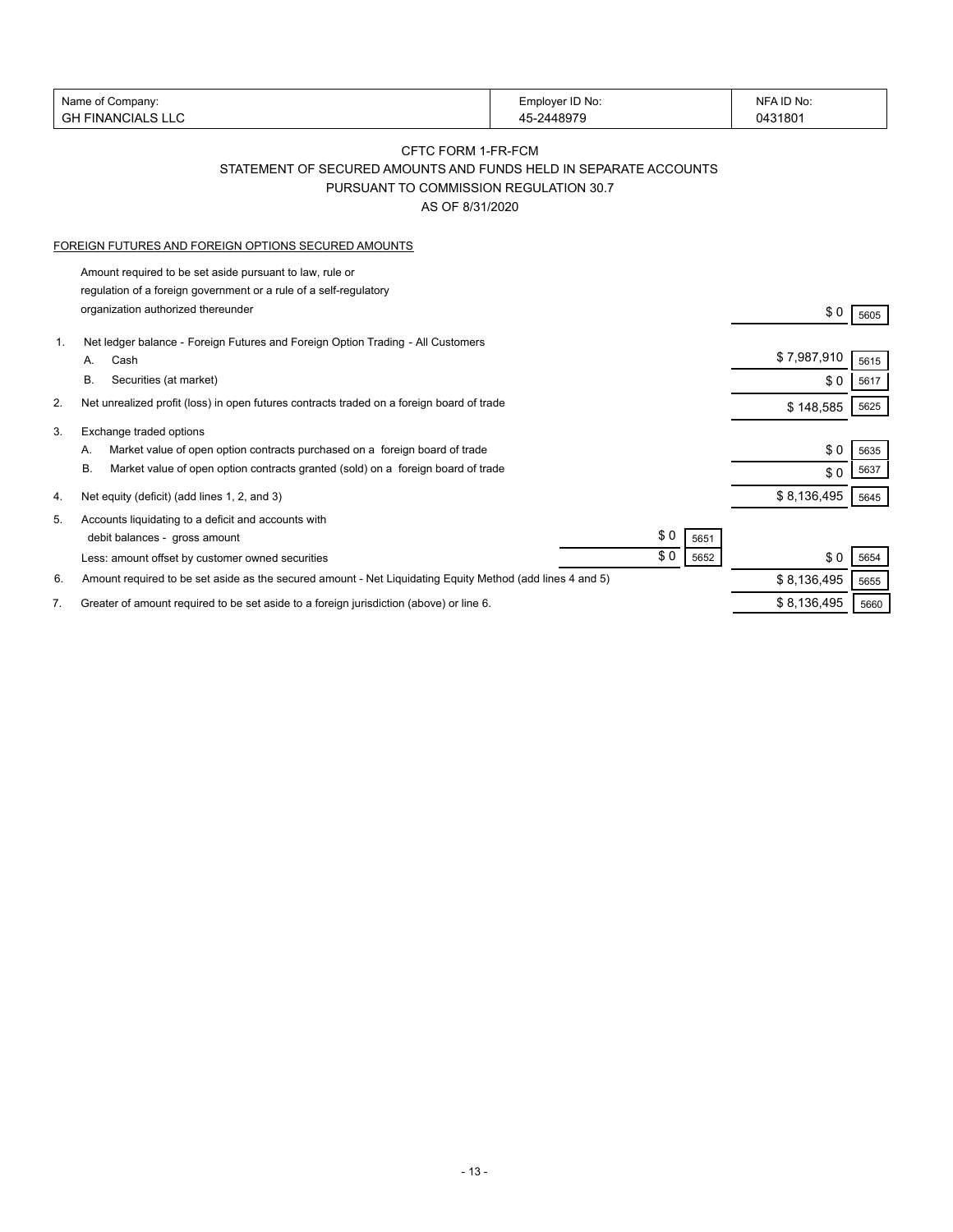| Name of Company:<br><b>GH FINANCIALS LLC</b> |                                                                                                                                                     | Employer ID No:<br>45-2448979 | NFA ID No:<br>0431801 |      |
|----------------------------------------------|-----------------------------------------------------------------------------------------------------------------------------------------------------|-------------------------------|-----------------------|------|
|                                              | CFTC FORM 1-FR-FCM<br>STATEMENT OF SECURED AMOUNTS AND FUNDS HELD IN SEPARATE ACCOUNTS<br>PURSUANT TO COMMISSION REGULATION 30.7<br>AS OF 8/31/2020 |                               |                       |      |
|                                              | <b>FUNDS DEPOSITED IN SEPARATE REGULATION 30.7 ACCOUNTS</b>                                                                                         |                               |                       |      |
| 1.                                           | Cash in Banks                                                                                                                                       |                               |                       |      |
|                                              | Banks located in the United States<br>А.                                                                                                            | \$8,010,862<br>5700           |                       |      |
|                                              | В.<br>Other banks qualified under Regulation 30.7                                                                                                   |                               |                       |      |
|                                              | Name(s): See Attached<br>5710                                                                                                                       | 0<br>5720                     | \$8,010,862           | 5730 |
| 2.                                           | Securities                                                                                                                                          | \$0                           |                       |      |
|                                              | In safekeeping with banks located in the United States<br>А.<br>In safekeeping with other banks qualified under Regulation 30.7<br>В.               | 5740                          |                       |      |
|                                              | Name $(s)$ : $\overline{\phantom{a}}$<br>5750                                                                                                       | 0<br>5760                     | 0                     | 5770 |
| 3.                                           | Equities with registered futures commission merchants                                                                                               |                               |                       |      |
|                                              | Cash<br>А.                                                                                                                                          | \$0<br>5780                   |                       |      |
|                                              | Securities<br>В.                                                                                                                                    | 0<br>5790                     |                       |      |
|                                              | C.<br>Unrealized gain (loss) on open futures contracts                                                                                              | 0<br>5800                     |                       |      |
|                                              | D.<br>Value of long option contracts                                                                                                                | 0<br>5810                     |                       |      |
|                                              | Е.<br>Value of short option contracts                                                                                                               | $\mathbf 0$<br>5815           | 0                     | 5820 |
| 4.                                           | Amounts held by clearing organizations of foreign boards of trade                                                                                   |                               |                       |      |
|                                              | Name $(s)$ : _<br>5830                                                                                                                              |                               |                       |      |
|                                              | Cash<br>А.                                                                                                                                          | \$0<br>5840                   |                       |      |
|                                              | В<br>Securities                                                                                                                                     | $\pmb{0}$<br>5850             |                       |      |
|                                              | C.<br>Amount due to (from) clearing organization - daily variation                                                                                  | 0<br>5860<br>0                |                       |      |
|                                              | D.<br>Value of long option contracts<br>Е.<br>Value of short option contracts                                                                       | 5870<br>$\mathbf 0$<br>5875   | 0                     | 5880 |
| 5.                                           | Amounts held by members of foreign boards of trade                                                                                                  |                               |                       |      |
|                                              | Name(s): See Attached<br>5890                                                                                                                       |                               |                       |      |
|                                              | Cash<br>А.                                                                                                                                          | \$1,257,463<br>5900           |                       |      |
|                                              | В<br>Securities                                                                                                                                     | $\Omega$<br>5910              |                       |      |
|                                              | С.<br>Unrealized gain (loss) on open futures contracts                                                                                              | 148,585<br>5920               |                       |      |
|                                              | Value of long option contracts<br>D.<br>Е.<br>Value of short option contracts                                                                       | 0<br>5930<br>0<br>5935        | 1,406,048             | 5940 |
|                                              |                                                                                                                                                     |                               |                       |      |
| 6.                                           | Amounts with other depositories designated by a foreign board of trade<br>Name(s): <b>_</b><br>5950                                                 |                               | 0                     | 5960 |
| 7.                                           | Segregated funds on hand (describe):                                                                                                                |                               | 0                     | 5965 |
| 8.                                           | Total funds in separate section 30.7 accounts                                                                                                       |                               | \$9,416,910           | 5970 |
| 9.                                           | Excess (deficiency) Set Aside Funds for Secured Amount (Subtract line 7 Secured Statement Page 1                                                    |                               |                       |      |
|                                              | from line 8)                                                                                                                                        |                               | \$1,280,415           | 5680 |
| 10.                                          | Management Target Amount for Excess funds in separate 30.7 accounts                                                                                 |                               | 135,000               | 5980 |
| 11.                                          | Excess (deficiency) funds in separate 30.7 accounts over (under) Management Target Excess                                                           | 1,145,415                     | 5985                  |      |